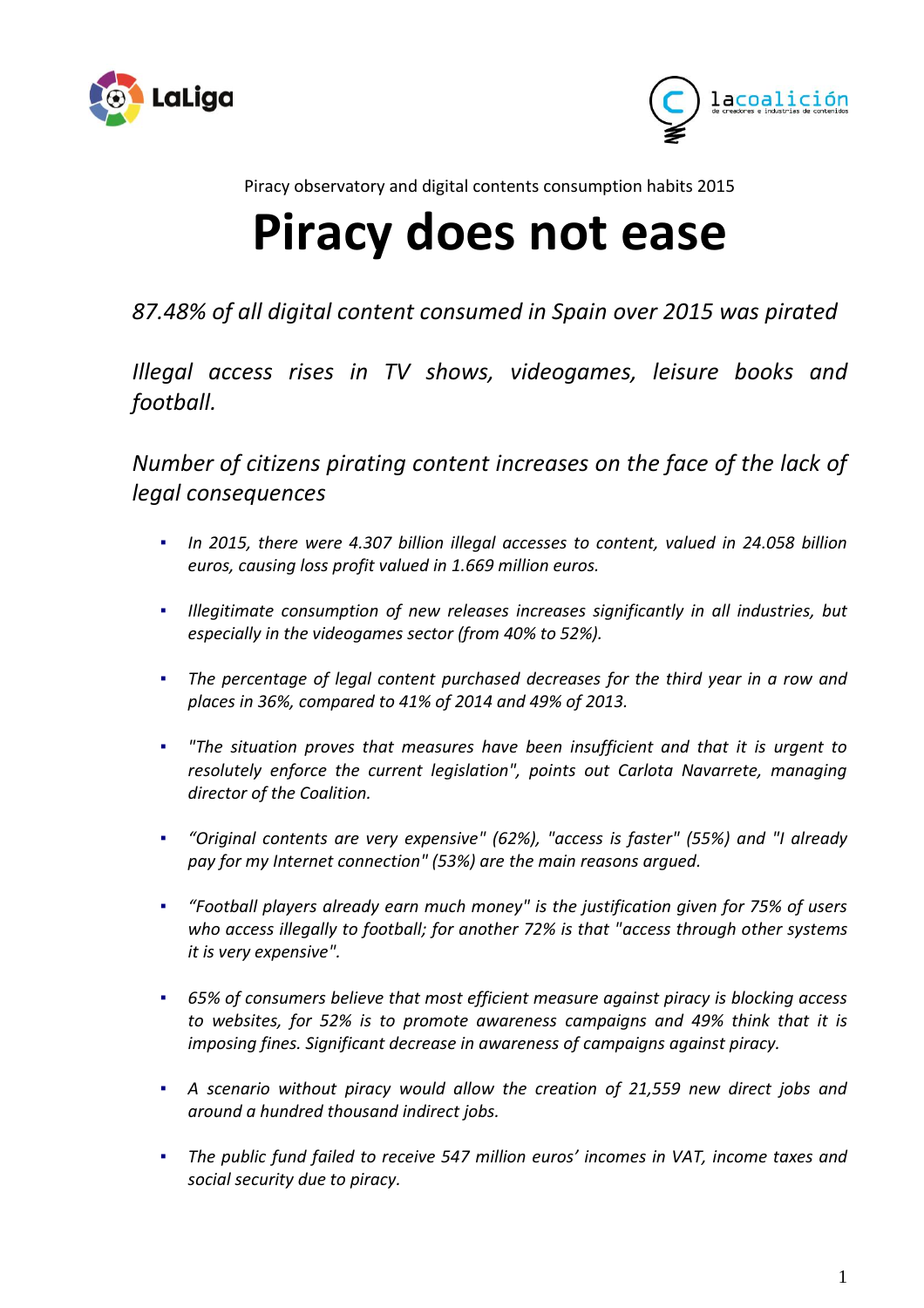



**Madrid, 31st March**. - Digital piracy keeps beating records in Spain and causing enormous damages to creators and cultural and digital content industries: in the past year, 87.94% of content consumed was illegal. During 2015, **only 36% of all content were legal**, four per cent less than the previous year, and the percentage of consumers that accessed illegally to content on the Internet rose to 63%, from the precedent 58% recorded in 2014. These are some of main results gathered by the Piracy observatory and digital contents consumption habits 2015, carried out by independent consultant GfK and released today by the Coalition of Creators and Content Industries and LaLiga. "The situation proves **that measures taken by the Government have been insufficient** and that it is urgent to resolutely enforce the current legislation", points out Carlota Navarrete, managing director of the Coalition.

The survey has included for the second consecutive year data regarding the impact of piracy on **television shows and the retransmissions of football matches, besides the income sources** of web sites offering pirate content.

## **ILLEGAL ACCESSES, LOSS OF POTENTIAL EARNINGS AND ATTITUDES**

During 2015, a total of 4.307 billion digital contents were accessed illegally, with a market value of 24.058 billion euros. Total lost profit due to piracy was 1.669 billion euros, with the following breakdown:



\*Teaching and professional books are not being valued

62% of consumers who access illegal content argue that "**original contents are very expensive**". Besides, among reasons are highlighted "**the fast and easy access**" (55%); "**I already pay for my Internet connection**" (53%); and "**I don't pay for a content that I won't probably like**" (47%). It is very significant the rise of interviewees stating that "**I'm not harming anybody**" or "**there are no legal consequences for those who pirate, nothing happens**", an attitude adopted in 2015 by 29% and 26% of users, respectively, compared to 19% of 2014. This reasons are expressed by both consumers of cultural and entertainment content and of football retransmissions, and evidences that it is a general problem and that there is a lack of clear messages from the Government.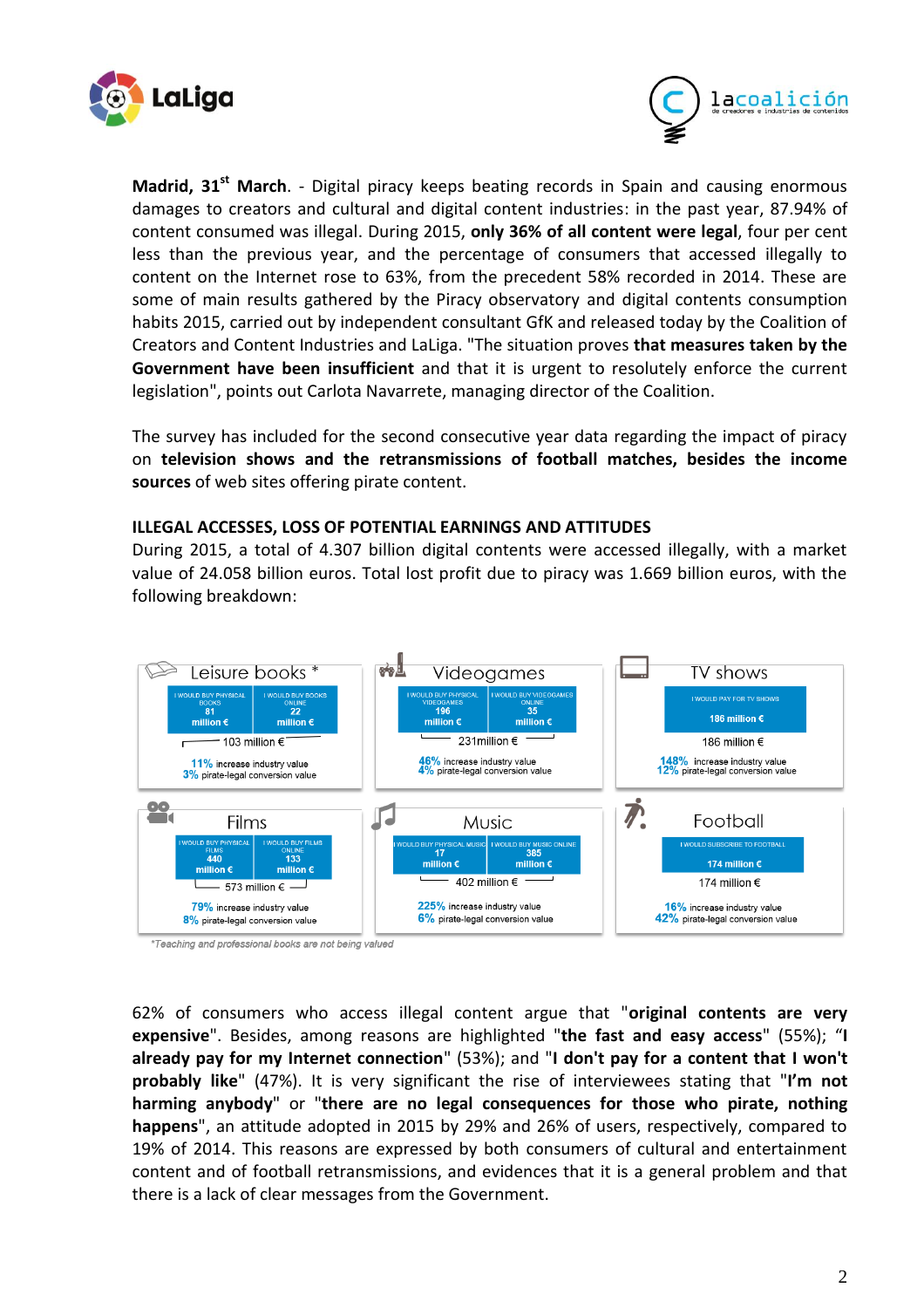



71% of users hiring an Internet connection take into account mainly the access speed that enables to access faster to content. 56% specially value the combined offer (high speed or fibre plus contents packages) when choosing the Internet access provider.

## **ACCESS WAYS AND SOURCES OF INCOME**

Regarding the access ways, it is seen a considerable increase in the use of search engines to access illegal content, from 72% to 81%, with Google as the engine used by nine out of ten accesses to pirate content.

More than 74% of webs from which illegal contents were accessed are finances by advertising (compared to 71% of 2014). Considering the advertising, almost 75% refer to online gaming and betting sites (70% in 2014), 53% to dating sites (43% in 2014) and over 41% to adult content (33% in 2014).

It's particularly remarkable that more than one third of publicity of pirate sites **belong to consumer products of renowned brands** of food, fashion, insurances, telephony, etc., which confirms the urgent need of greater collaboration between the industry and the advertisers to improve the ecosystem of online advertising.

In any case, the sources of income of these sites are diverse, and it is to be particularly highlighted that **36.4% of users had to sign up as user transferring personal data**, that pirates gather in databases that are used for e-marketing campaigns and reach very high prices in the market. Pirate sites also get much more valuable data than one can imagine a priori that allow them to get important economic benefits, eg. those referring to Internet surfing habits, rest of web sites visited by consumers, preferences, likes, purchase habits, etc.

Likewise, means of payment play a significant role in the running of pirate sited, especially in the cases in which those sites commercialise premium accounts, get donations or standardise a system to send mobile messages to registered users to inform of the release of new content on the site. Users that have at times paid for content they have downloaded from those sites reach nine per cent (it was five per cent in 2014).

While seven out of ten consumers can remember communication campaigns against genderbased violence and more than six out of ten do with road safety campaigns, scarcely two out of ten can recall on digital piracy campaign, in the seventh position regarding percentage of awareness (also behind campaigns against the excessive consumption of alcohol or to promote recycling); this represents a significant decrease in the awareness of these campaigns (three out of ten users were aware in 2014 and they occupied the fifth position among those most popular).

## **IMPACT ON EMPLOYMENT AND THE STATE INCOMES**

The impact of piracy on employment provides even most disturbing figures for creators and cultural and content industries. In a sector that today directly employs 58,557 people, a scenario without piracy would allow to create 21,672 new direct jobs, 37% increase, and one hundred thousand indirect jobs.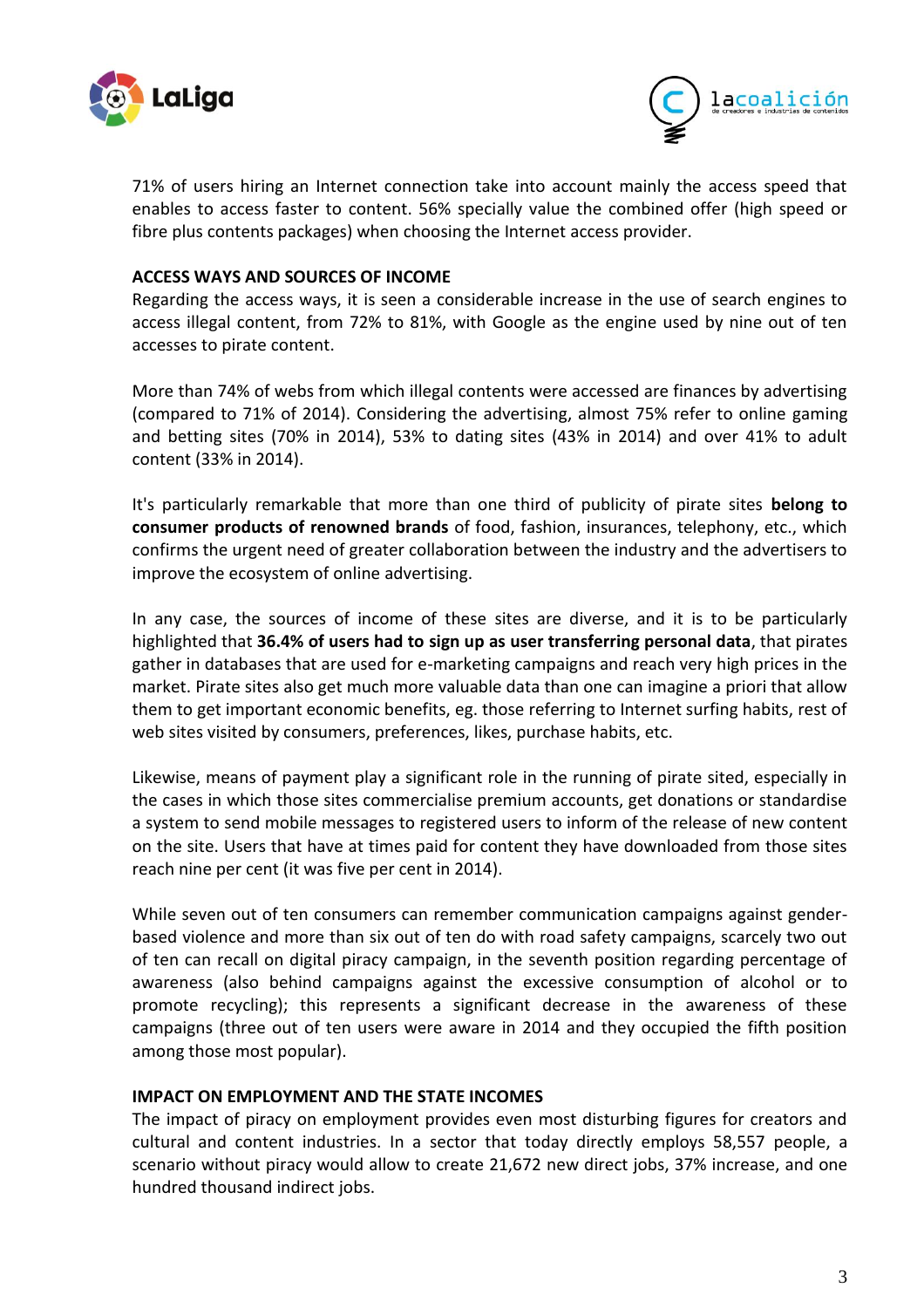



The public fund failed to receive 337 million euros of VAT as a consequence of piracy, as well as 162 million euros in social security contributions and almost 48 million euros in personal income tax. That is to say, in 2015 the State lost income for a total of 547 million euros as a consequence of illegal access to content.

| <b>VAT</b>      |                                                                          | <b>PHYSICAL</b> | <b>ONLINE</b>   | <b>TOTAL</b>        |                    |
|-----------------|--------------------------------------------------------------------------|-----------------|-----------------|---------------------|--------------------|
| <b>MUSIC</b>    |                                                                          | 3,6             | 80,9            | 84,4                |                    |
| <b>FILMS</b>    |                                                                          | 92,4            | 27,9            | 120,3               |                    |
|                 | <b>VIDEOGAMES</b>                                                        | 41,2            | 7,4             | 48,5                |                    |
|                 | <b>LEISURE BOOKS</b>                                                     | 3,2             | 4,6             | 7,9                 |                    |
| <b>TV SHOWS</b> |                                                                          | 39,1            |                 | 39,1                |                    |
| <b>FOOTBALL</b> |                                                                          |                 | 36,5            | 36,5                |                    |
| <b>TOTAL</b>    |                                                                          |                 |                 | 337                 |                    |
|                 | Unit: million euros<br>Tip: Rate applied at 21% except physical books 4% |                 |                 | million $\epsilon$  |                    |
|                 |                                                                          | New jobs        | Applied salary* | <b>Applied rate</b> | <b>TOTAL</b>       |
|                 | <b>Social Security</b>                                                   | 21.672          | 19.199,7        | 38,9%               | 161,86             |
|                 | Income Tax                                                               | 21.672          | 19.199,7        | 11,5%               | 47,85              |
|                 | <b>TOTAL</b>                                                             |                 |                 |                     | 210                |
|                 | Unit: million euros                                                      |                 |                 |                     | million $\epsilon$ |

## Public fund cease to receive

#### **ACCESS AND FIGURES BY TYPE OF CONTENT**

#### **MUSIC**

**During 2015, 1.723 billion music contents were accessed**, with a market value of 6.333 billion euros.

Less than one out of ten consumers legally accessed to music online, while 20% accessed to illegal contents. More than 51% of accesses were to contents with less than one year after their commercial release (46% in 2014).

#### **FILMS**

**The volume of films accessed illegally during 2015 was 878 million**, with a market value of 6.907 billion euros.

37% of users access illegally to content, while nine per cent access to digital films legally. 36% of accesses happened when the film was still on screens in theatres.

#### **TV SHOWS**

**30% users access illicitly to TV shows, summing up to 950 million series episodes illegally played or downloaded during 2015**. Their market value is 1.567 billion euros.

46% of accesses happened during the period it was still being showed on TV (41% in 2014).

#### **LEISURE BOOKS**

**In 2015, 390 million illegal accesses to leisure books on the Internet were accounted**, with a market value of 3.131 billion euros.